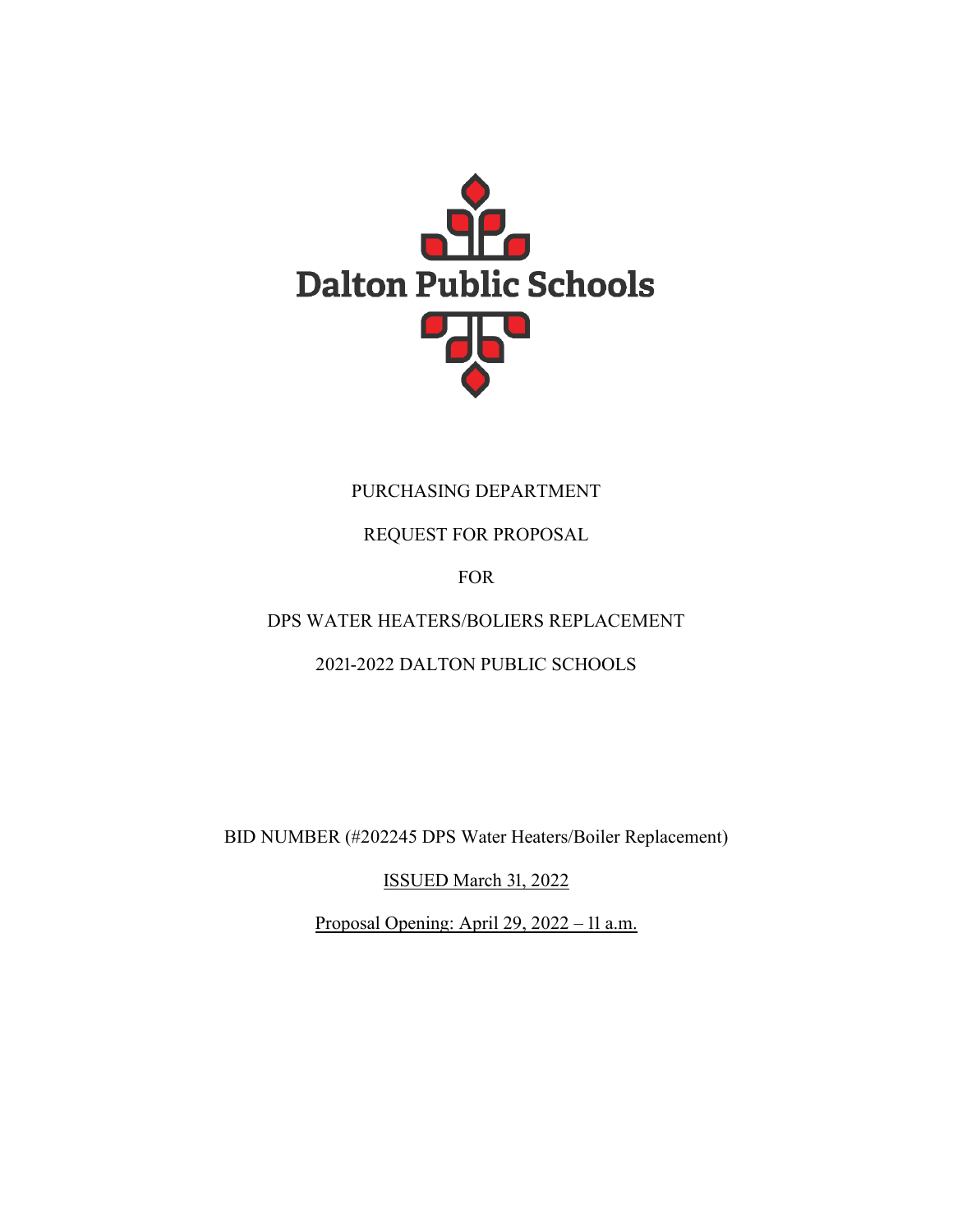#### Invitation to Bid

To: All Bidders

Dalton Public Schools invites you to bid to provide water heaters/boilers for:

Park Creek (PC) 1500 Hale Bowen Drive, Dalton Ga 30720, Westwood (WW) 708 Trammel St Dalton, Ga 30720.

Bid prices quoted shall remain effective until **July 31, 2022**. The prices in this bid supersede any other quote given to Dalton Public Schools to date on the same items.

Responses to this Invitation to Bid shall be submitted in a sealed envelope marked "Bid No. 202245" DPS water heater/ Boiler Replacement." Bids may be mailed or delivered to Dalton Public Schools, Maintenance and Operations Building, 412 S. Hamilton St., P.O. Box 1408, Dalton, Georgia 30722- 1408 or hand delivered to the Maintenance & Operations Department before bid opening time.

Bids will be opened at the Maintenance and Operations Building Conference Room located at 412 S. Hamilton St., P.O. Box 1408, Dalton, Georgia 30722-1408 on **April 29, 2022, at 11 a.m.** 

Bidders are required to use the enclosed specifications forms. They are instructed to read carefully all items, conditions and specifications in this letter and the attached pages before completing their bid.

Dalton Public Schools reserves the right to accept or reject any and all bids, and to waive any irregularity in bids received to award the entire bid to one vendor or to make awards by groups or line items, whichever is in the best interest of the school district.

Any questions concerning this bid may be forwarded to:

[Rusty.Lount@dalton.k12.ga.us](mailto:Rusty.Lount@dalton.k12.ga.us)

Your interest and participation are solicited and appreciated.

Sincerely,

*Rusty Lount*

Rusty Lount

Director of Operations Dalton Public Schools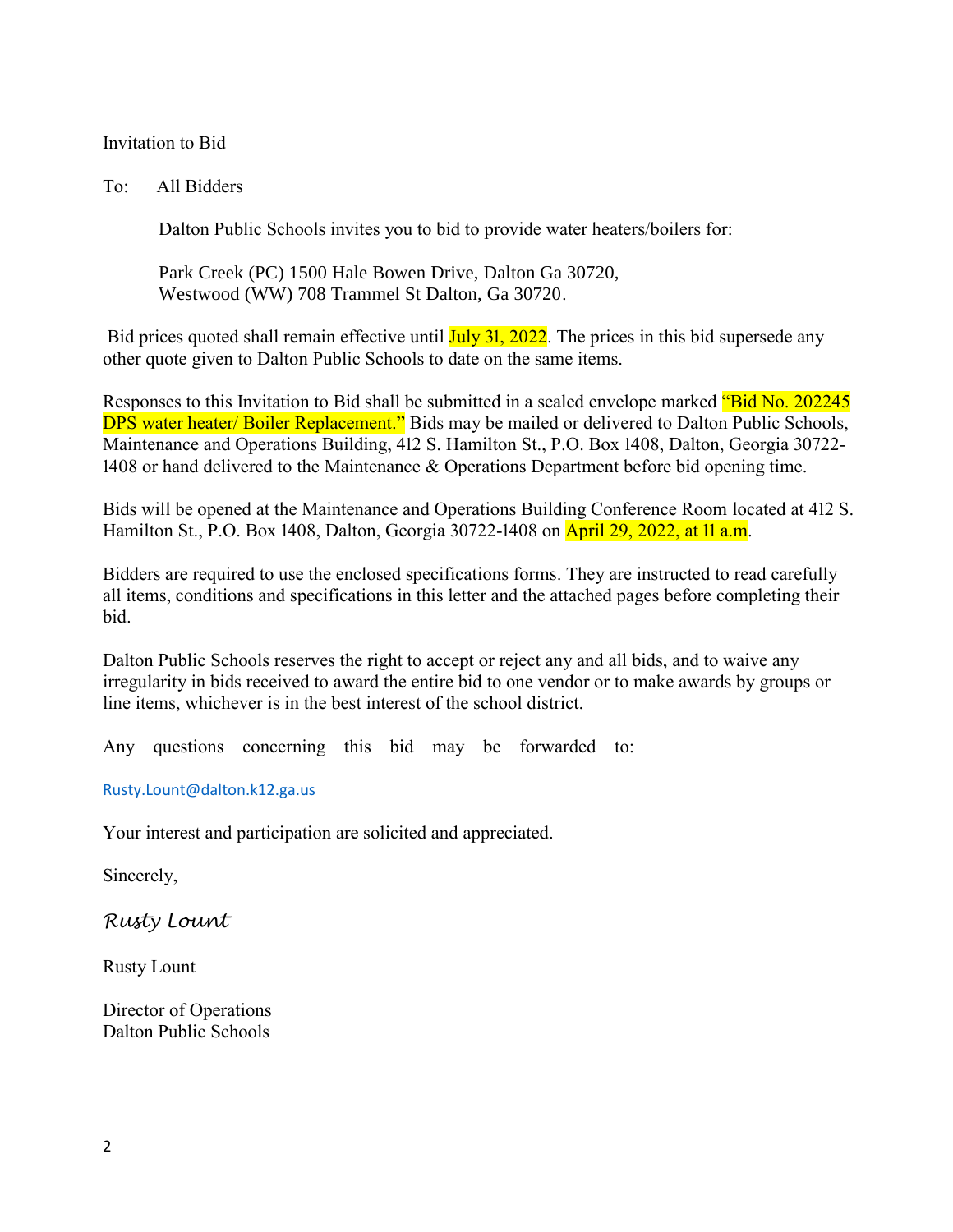General Terms and Conditions

1. Bids should be mailed in ample time to assure delivery before the bid opening date and time:

| Mail To: | Dalton Public Schools |
|----------|-----------------------|
|          | Attn: Rusty Lount     |
|          | 412 S. Hamilton St    |
|          | Dalton Ga 30720       |

- 2. Bids may be hand delivered to the Dalton Public Schools' 412 Building, 412 S. Hamilton St, Dalton Ga, prior to bid opening time.
- 3. Bids must be on the specifications forms provided within this Invitation to Bid, sealed within an envelope marked as shown in the cover letter.
- 4. No awards of any kind are made at the time of the bid opening. A copy of the bid tabulations and/or the awards will be available upon request after the bid has been awarded.
- 5. Bids must be submitted based on the water heater/boiler replacements being delivered to each location and installed. See attachment for locations.
- 6. Vendor is responsible for the removal from the location any and all waste materials or other debris from the delivery, assembly, and installation of items received and all cost associated with the disposal of the debris.
- 7. All Vendors MUST meet trucks to receive shipment. Dalton Public Schools personnel will not meet carrier to receive delivery.
- 8. Bid submitted must include any and all freight and handling cost. Dalton Public Schools will pay no additional charges.
- 9. The bidder's and manufacturer's representatives responsibilities to Dalton Public Schools include, but are not limited to, handling any problems with products supplied and any necessary instruction on use and upkeep.
- 10. When an article of particular make or trade name is specified, it is meant to establish a quality standard and is not intended to eliminate competing articles of equal quality. Bidders are at liberty to quote on substitutions provided complete specifications are included with the bid. Vendor is also required to describe all exceptions to our specifications and include a color photo. We need the URL for the manufacturer website for the product listed. If no substitutions are indicated, it will be assumed the quotations are based on our specifications. DPS reserves the right to accept a higher bid on items where the need to "match existing items previously purchased" exists and the lower bidder does not meet bid specifications.
- 11. Samples may be requested for comparison purposes. Samples, when required, must be furnished free of expense to Dalton Public Schools, and must be tagged with the bidder's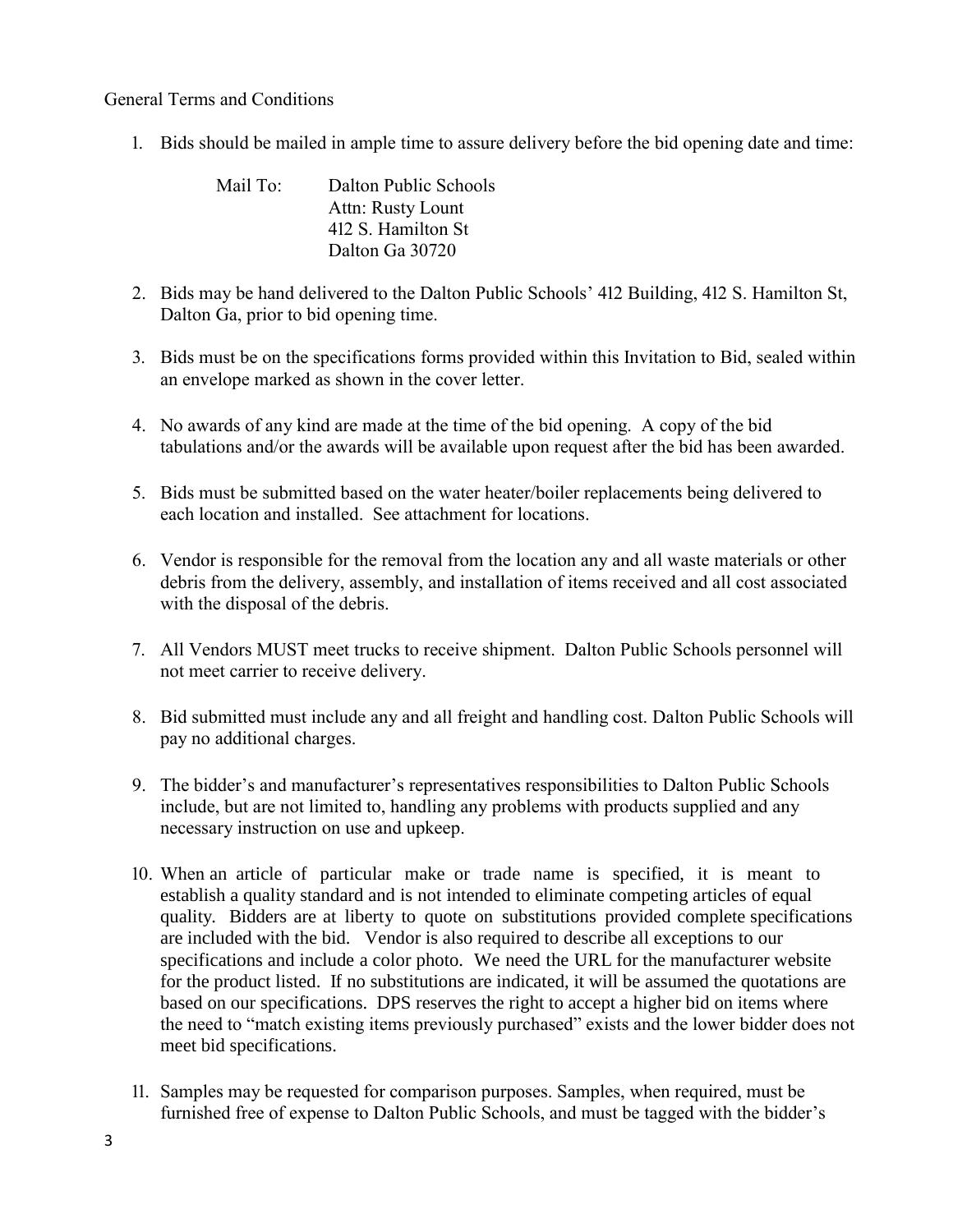name and bid item number. If samples are not used or destroyed in testing, the bidder must claim them within thirty (30) days from date of bid or they will become the property of the school system. If there is a sample of the item within 30 miles that can be viewed, please let us know.

- 12. No partial payment will be made. The total amount of each purchase order will be paid only after the complete order has been received in good condition. The final inspection and approval must be made by an authorized representative of Dalton Public Schools.
- 13. The bidder, by submitting a bid, certifies that to the best of their knowledge, neither they nor any of their suppliers discriminate against any employee or applicant for employment because of any protected class as defined by federal Equal Employment Opportunity regulations.
- 14. Dalton Public Schools has the right to award the entire bid to one vendor or to separate the bid and order by line item. Dalton Public School reserves the right to order additional quantities or reduce quantity amounts as need to meet the school's needs. Dalton Public Schools reserves the right to reject any or all bids to best meet the interests of the school district.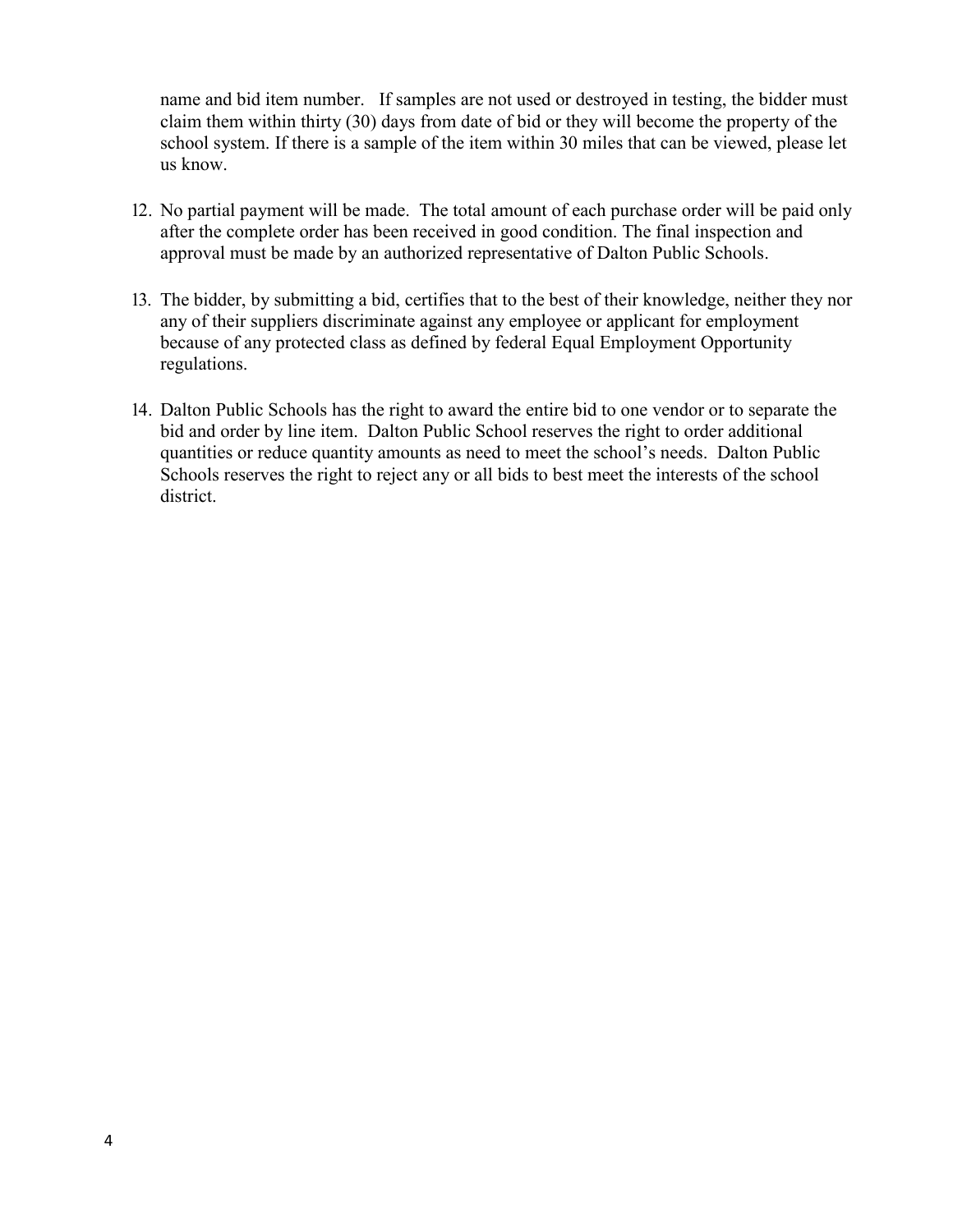#### BIDDER'S DECLARATION

The bidder understands, agrees and warrants:

- 1. That the bidder has carefully read and fully understands the full scope of the specifications. That the bidder has the capability to successfully undertake and complete the responsibilities and obligations in said specifications.
- 2. That the installer must have a one million dollar (\$1,000,000) general liability policy, proof of workers' compensation on all workers, and proof of vehicle insurance that covers all vehicles on school property. Proof of all insurances must be included in the bid.
- 3. That this bid may be withdrawn by requesting such withdrawal in writing at any time prior to **April 29, 2022, at 9:00 AM**, but may not be withdrawn after such date and time.
- 4. That Dalton Public Schools reserves the right to reject any or all bids and to accept that bid or portions of the bid which will, in its opinion, best serve the public interest. Dalton Public Schools reserves the right to waive any technicalities and formalities in the bidding.
- 5. That by submission of this bid the bidder acknowledges that Dalton Public Schools has the right to make any inquiry or investigation it deems appropriate to substantiate or supplement information supplied by the bidder.

If a partnership, a general partner must sign.

If a corporation, the authorized corporate officer(s) must sign and the corporate seal must be affixed to this bid.

BIDDER:

Name Title

Signature Date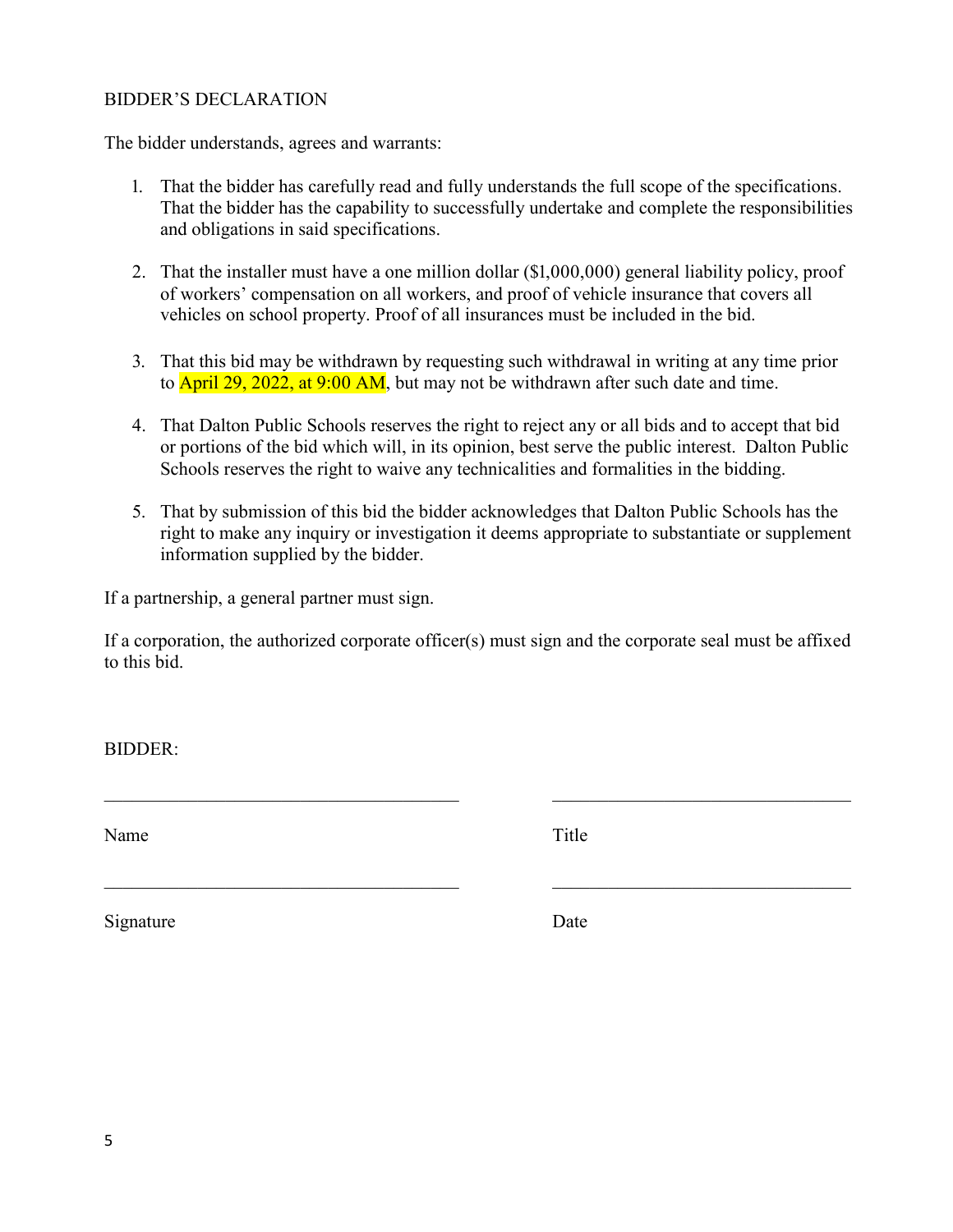# AFFIX CORPORATE SEAL *(If Applicable)*

## CERTIFICATE OF NON-DISCRIMINATION

In connection with the performance of work under this contract, the bidder agrees as follows:

The bidder agrees not to discriminate against any employee or applicant for employment because of race, creed, color, sex, national origin, ancestry or disability. The vendor shall take affirmative action to insure that employees are treated without regard to their race, creed, color, sex, national origin, ancestry or disability. Such action shall include, but not be limited to the following: employment, upgrading, demotion, transfer, recruiting or recruitment, advertising, lay-off or termination, rates of pay or other compensation and selection for training, including apprenticeship.

In the event of the bidders' non-compliance with this non-discrimination clause, the contract may be canceled or terminated by Dalton Public Schools. The bidders may be declared by the school system ineligible for further contracts with Dalton Public Schools until satisfactory proof of intent to comply shall be made by the vendor.

The bidder agrees to include this non-discrimination clause in any sub-contracts connected with the performance of this agreement.

BIDDER:

Name Title

Signature Date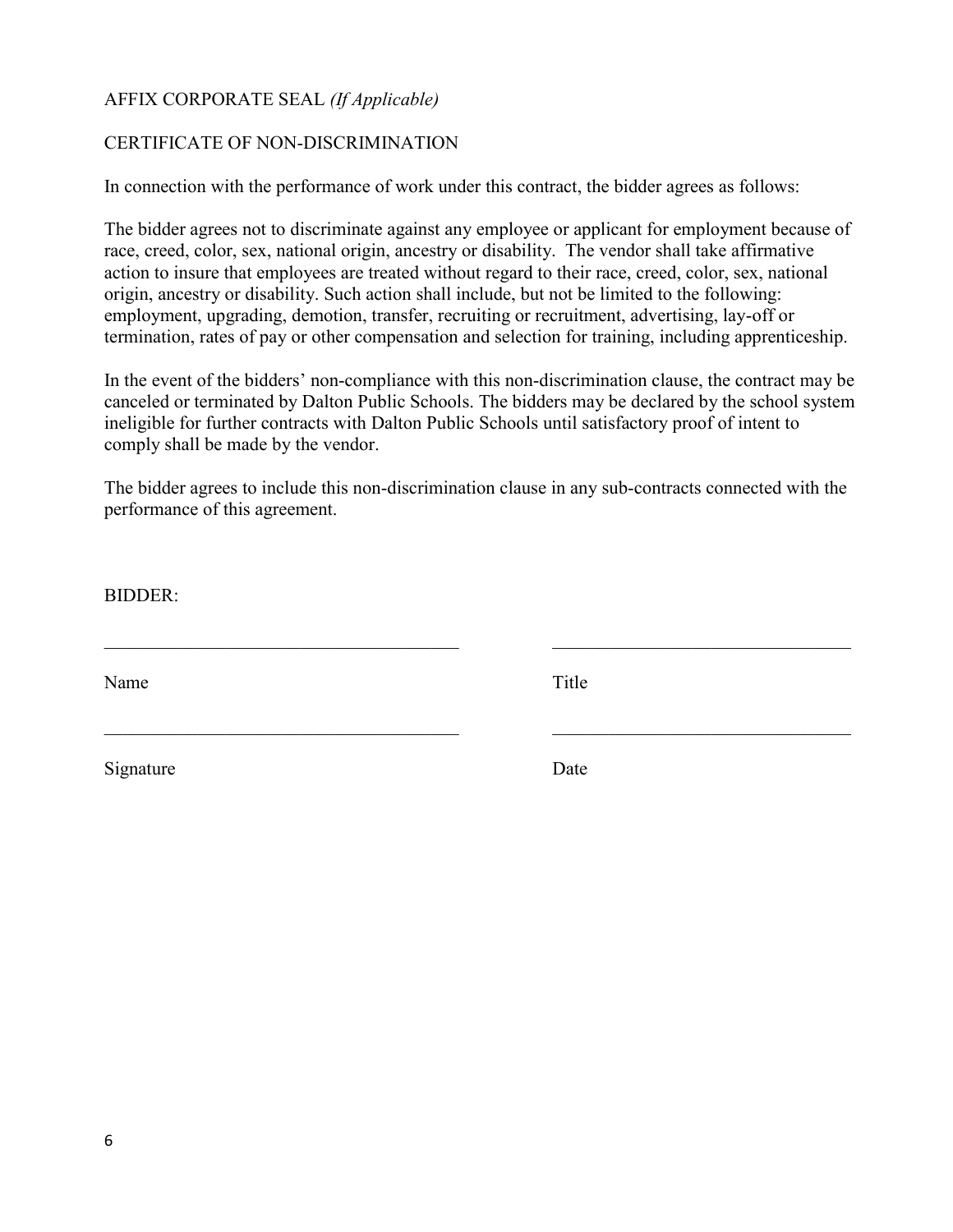#### NON-COLLUSION AFFIDAVIT

The following affidavit is to accompany the bid:

STATE OF \_\_\_\_\_\_\_\_\_\_\_\_\_\_\_\_\_\_\_\_\_, COUNTY OF \_\_\_\_\_\_\_\_\_\_\_\_\_\_\_\_\_\_\_\_\_\_\_\_\_\_\_\_\_\_

Owner, Partner or Officer of Firm

Company Name, Address, City and State

Being of lawful age, being first duly sworn, on oath says that he/she is the agent authorized by the bidder to submit the attached bid. Affidavit further states as bidder, that they have not been a party to any collusion among bidders in restraint of competition by agreement to bid at a fixed price or to refrain from bidding; or with any office of Dalton Public Schools, or any of its employees as to quantity, quality or price in the prospective contract; or any discussion between bidders and any official of Dalton Public Schools, or any of its employees concerning exchange of money or other things of value for special consideration in submitting a sealed bid for:

| <b>FIRM NAME</b>                       |        |       |
|----------------------------------------|--------|-------|
|                                        |        |       |
| <b>SIGNATURE</b>                       |        |       |
|                                        |        |       |
| <b>TITLE</b>                           |        |       |
| Subscribed and sworn to before me this | day of | 2022. |
|                                        |        |       |
| NOTARY PUBLIC                          |        |       |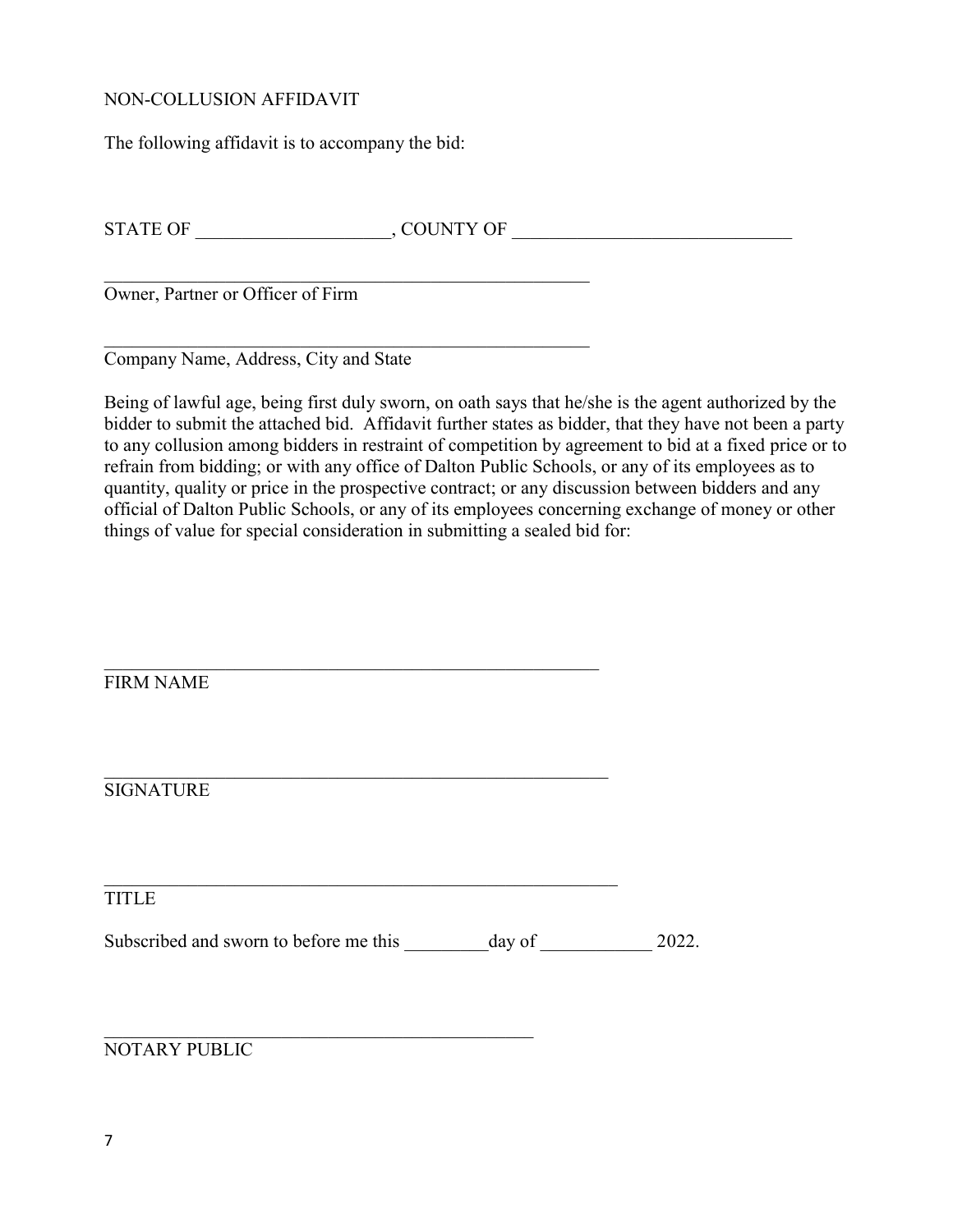# STATE OF GEORGIA PROMPT PAY ACT AFFIDAVIT

## THIS AFFIDAVIT IS TO ACCOMPANY THE BID

GEORGIA PROMPT PAY ACT: The Georgia Prompt Pay Act was enacted by the General Assembly in 1994 and took effect January 1, 1995. This act requires owners to pay contractors within 15 days of receipt of a pay request by the owner or the owner's representative. If payment is not made the owner shall pay the contractor 1 percent per month interest on the delayed payment. Additionally, the contractor must pay subcontractors within 10 days of receipt of payment from the owner.

This Act is Code Section 13-11-1 (Georgia Laws of 1994, p. 1398 par. 4)

FIRM NAME

SIGNATURE

TITLE

Subscribed and sworn to before me this \_\_\_\_\_\_\_\_\_ day of \_\_\_\_\_\_\_\_\_\_\_\_ 2022.

NOTARY PUBLIC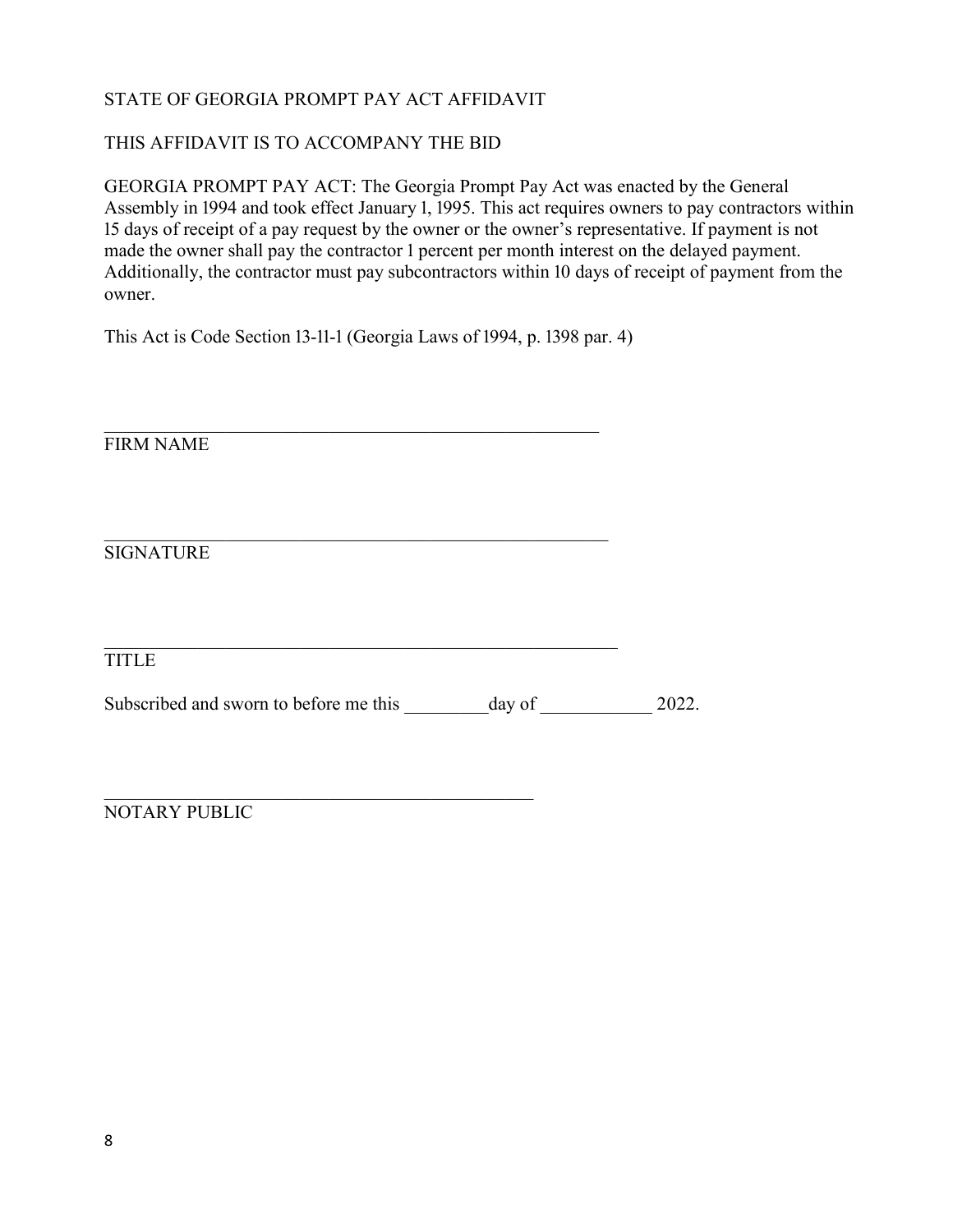## CONTRACTOR AFFIDAVIT AND AGREEMENT

By executing this affidavit, the undersigned contractor verifies its compliance with O.C.G.A. 13-10- 91, stating affirmatively that the individual, firm, or corporation which is contracting with Dalton Public Schools has registered with and is participating in a federal work authorization program<sup>\*</sup> [any of the electronic verification of work authorization programs operated by the United States Department of Homeland Security or any equivalent federal work authorization program operated by the United States Department of Homeland Security to verify information of newly hired employees, pursuant to the Immigration Reform and Control Act of 1986 (IRCA), P.L. 99-603], in accordance with the applicability provisions and deadlines established in O.C.G.A. 13-10-91.

The undersigned further agrees that, should it employ or contract with any subcontractor(s) in connection with the physical performance of services pursuant to this contract with Dalton Public Schools, contractor will secure from such subcontractor(s) similar verification of compliance with O.C.G.A. 13-10-91 on the Subcontractor Affidavit provided in Rule 300-10-01-.08 or substantially similar form. Contractor further agrees to maintain records of such compliance and provide a copy of each such verification to Dalton Public Schools at the time the subcontractor(s) is retained to perform such service.

EEV / Basic Pilot Program\* User Identification Number

BY: Authorized Officer or Agent Date *(Contractor Name)*

Title of Authorized Officer or Agent of Contractor

Printed name of Authorized Officer or Agent

\* As of the effective date of O.C.G.A. 13-10- 91, the applicable federal work authorization program is the "EEV / Basic Pilot Program" operated by the U.S. Citizenship and Immigration Services Bureau of the U.S. Department of Homeland Security, in conjunction with the Social Security Administration (SSA)

Subscribed and sworn to before me this day of 2022.

NOTARY PUBLIC

My Commission Expires:

- 10 -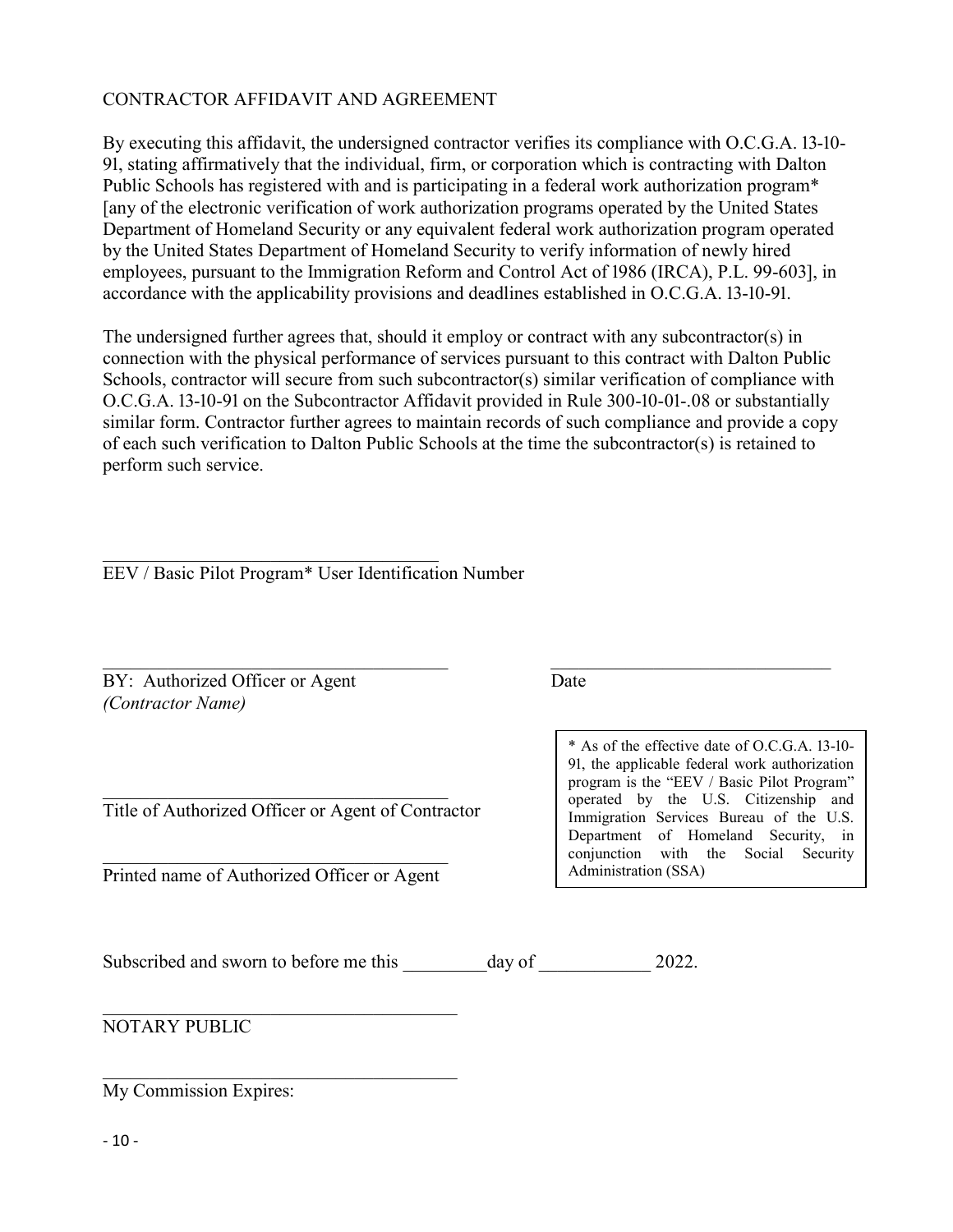# **DALTON PUBLIC SCHOOLS Water Heater / Boiler Replacement**

## **Scope of Work:**

# **Supply equipment, parts, and labor to complete the replacement of 2 Electric and 2 Gas water heater(s)/boiler(s) located at the following school facilities:**

- **Park Creek (PC) 1500 Hale Bowen Drive, Dalton, Ga 30721**
- Westwood (WW) 708 Trammel St., Dalton, Ga 30720

### **Specifications:**

## **Electric Water heater(s) / Boiler(s)**

- Shut down, and fully drain the existing water heaters.
- Demo the existing water heater, expansion tank, and all connecting piping.
- Install new 54KW 119 gallon water heater in existing location of old water heaters.
- Install new expansion tank, new relief valves, new isolation valves, new piping and piping connections.
- Provide and install all connections to the existing inlets and outlets.
- All new piping will be covered with 1.5" fiberglass insulation.
- Once all piping and electrical is connected, the water heater will be filled and new piping checked for leaks at all connections.
- All Tanks are to be checked and free of air.
- Test water at all fixtures to confirm there is proper flow.
- Quote should be separated into labor and parts cost along with a total cost for DPS record keeping purposes
- Work to be performed when school is not in session. All work scheduled must be approved by Dalton Public Schools maintenance department.
- Price to be effective until July 31, 2022
- All work to be done in compliance with OSHA safety standards.
- **Price quoted supersedes any other quote given to DPS to date on same items.**
- Must include a 1 year material and workmanship warranty

- 11 -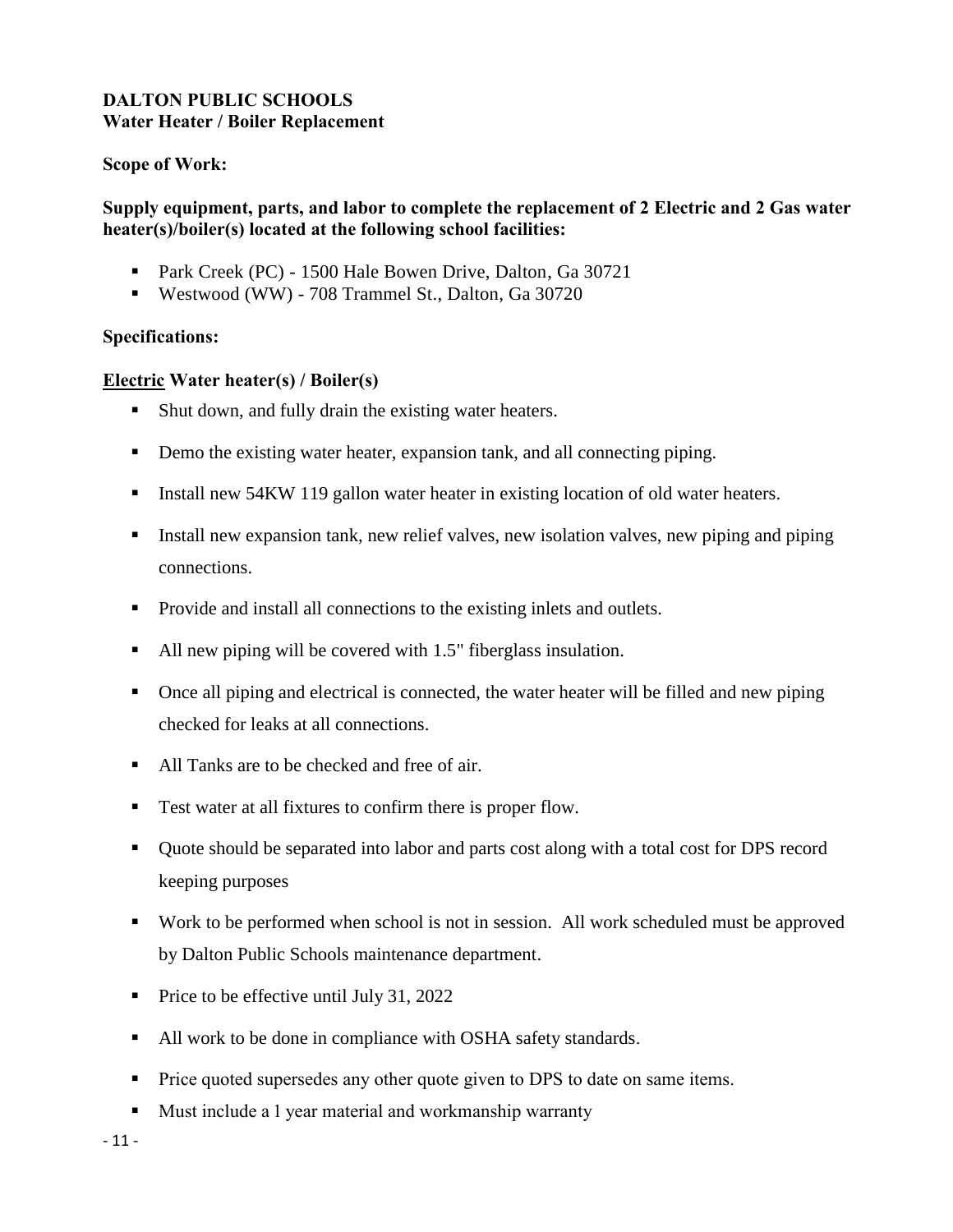# **Gas Water Heater(s) / Boiler(s)**

- Drain and remove existing boiler/holding tanks in mechanical closet
- Cut out existing piping and install (2) 120-gallon gas fired water heaters (quick recovery)
- Connect gas and vent lines
- Confirm gas pressures are correct and venting is sized accordingly
- Check for leaks and system operations
- Ensure temperature is set at tempering valve for public use at fixtures
- Set temperature for use in kitchen
- Quote should be separated into labor and parts cost along with a total cost for DPS record keeping purposes
- Work to be performed when school is not in session. All work scheduled must be approved by Dalton Public Schools maintenance department.
- Price to be effective until July 31, 2022
- All work to be done in compliance with OSHA safety standards.
- **Price quoted supersedes any other quote given to DPS to date on same items.**
- **Must include a 1 year material and workmanship warranty**